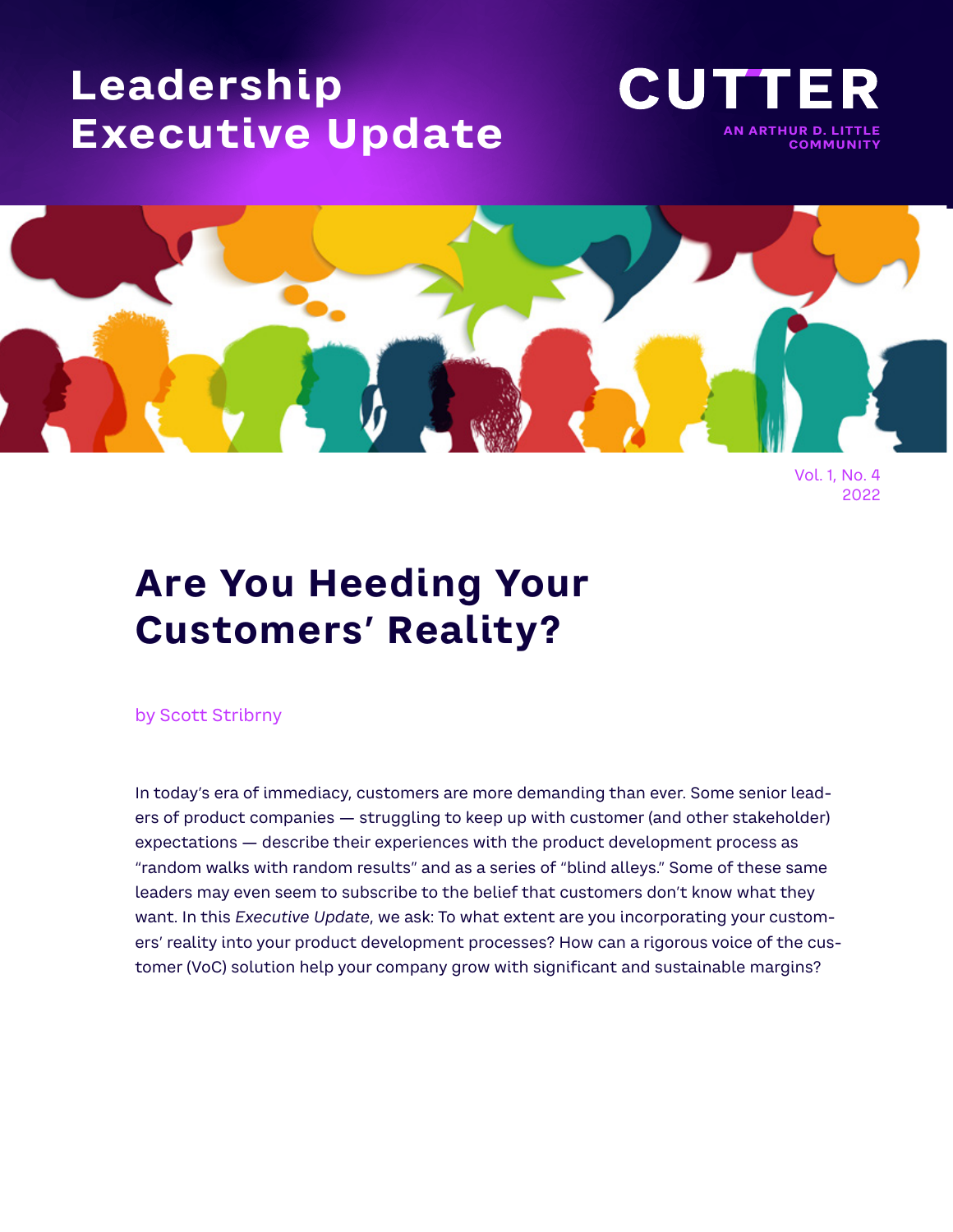*The customer perspective communicates what is important to the customer, why it is important, how it will be measured, and how it will be addressed in the customer solution.* 

The *Executive Update* is a publication of Cutter Consortium's Leadership practice. ©2022 Arthur D. Little. All rights reserved. Unauthorized reproduction in any form, including photocopying, downloading electronic copies, posting on the Internet, image scanning, and faxing, is against the law.

### **Going Beyond "What They Want"**

VoC solutions combine multiple technologies associated with the eliciting, storing, and analyzing of direct, indirect, and inferred customer input. Technologies such as social media monitoring, enterprise feedback management, speech analytics, text mining, and Web analytics work together to provide a holistic view of the customer's voice. The resultant customer perspective communicates what is important to the customer, why it is important, how it will be measured, and how it will be addressed in the customer solution. Heeding the voice of the customer provides the following benefits:

- Grounds internal viewpoints in external customer realities
- Aligns diverse individual perspectives to a common view of customer value gaps
- Identifies both explicit and latent customer needs
- Explores early solutions and validates customer value
- Focuses thinking through a disciplined process

Although a few product teams have successfully used VoC techniques, many product development efforts frequently omit critical activities. Translating customers' voices into winning products goes well beyond simply asking customers what they want. Capturing customer requirements must be a comprehensive, structured, risk-aware process that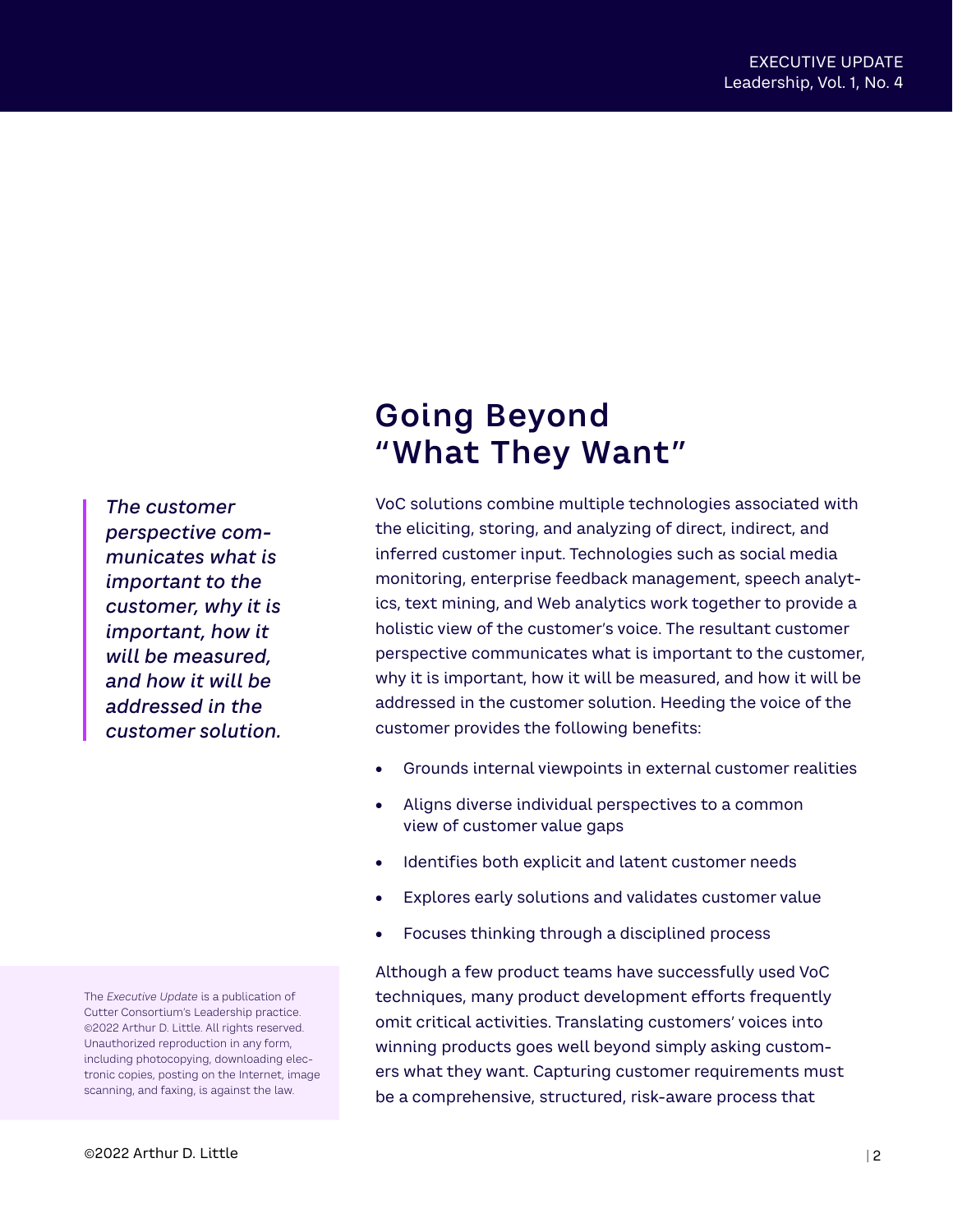emphasizes systematic exploration of the customer experience to reveal useful clues about latent underlying needs.

Those clues then need to be translated into clear statements of the customer-valued problems that must be solved. Clearly articulated customer requirements drive the development of innovative solutions. Once you've identified the optimal solution for any given opportunity, you can create the product requirements and define appropriately precise product specifications.

### **Wrestling with Key Challenges**

Among those companies incorporating some sort of customer voice into their product development process, often that voice is inconsistently applied to product development and seldom validated before applying it throughout the product lifecycle. Some reasons for the struggle to successfully incorporate differentiating customer requirements into development process include:

- **"Oh, I believe in yesterday."** Developers misunderstand that the requirements are what customers ask for at a specific point in time; if such feedback were used as the primary input to product development, then a company may risk making yesterday's no-longer competitive products.
- **"Bass-ackwards."** Companies often begin with idea generation, develop product concepts, and push the products out to the market. Consumer feedback isn't gathered until after the product launch, when requirements that were not addressed become apparent.
- **"Selective hearing."** Requirements folks lead the customer(s) (e.g., in focus groups) to the answer that the requirements folks want to hear.

*Clearly articulated customer requirements drive the development of innovative solutions.*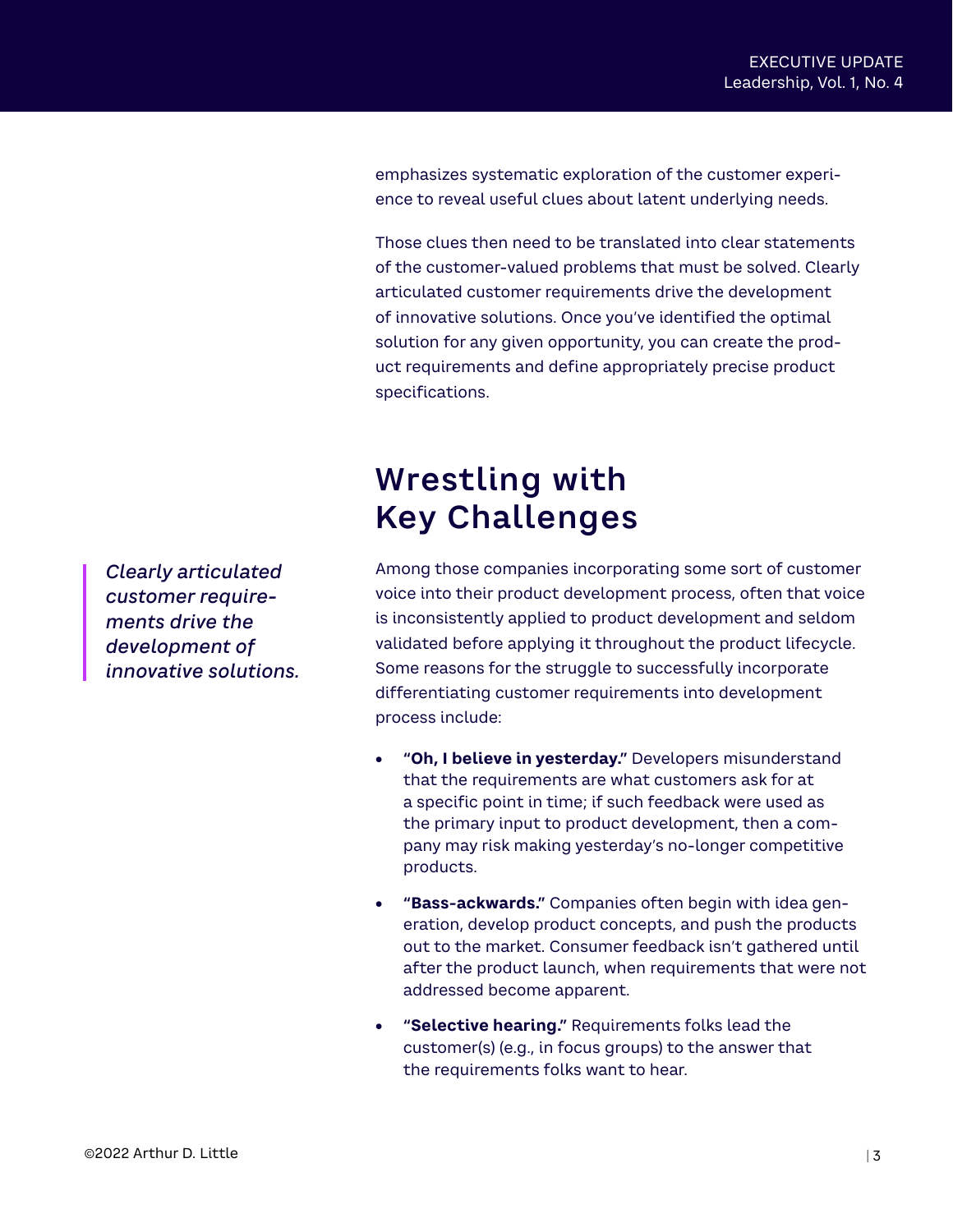• **"Squeaky wheel."** Some companies listen to only one major customer's solution or specification. Listening to only one isolated response makes it difficult to extend a product beyond the one customer for whom it was designed, thereby limiting net-new revenue opportunities.

## **Applying VoC Powered by Contextual Inquiry**

Leading companies like Mercury Marine, Moen, and Moxy Hotels are overcoming barriers to growth by applying VoC techniques powered by an approach known as "contextual inquiry." Contextual inquiry is an immersive method of observing and asking end users questions in such a way that reveals underlying (and invisible) work structure. Unless observed, most people will summarize their work activities and speak abstractly about tasks because typically their processes are invisible to them. In addition to conducting effective customer interviews and systematically capturing customers' voices, contextual inquiry helps gain valuable insights through direct observations of customer work. These insights can serve as a basis for prioritized allocation of finite resources to deliver products and services that truly meet customers' often unspoken yet high-value needs.

Through contextual inquiry, a cross-functional team is charged with defining the bounds of their exploration, including identifying voice of the business (VoB) hypotheses and targeting a diverse set of customers (e.g., happy and unhappy customers; leading, mainstream, and trailing customers; and customers representing potential growth segments). The team then visits representative individuals, observing in-depth behaviors as they engage in work practices. Once the team completes their visits, they analyze the context of product use to gain intimate insight into their customers' real world. Next, they translate their customers' voices — and some of their observations into value-added customer requirements, prioritized based on value gaps most likely to drive high margin growth.

*Through contextual inquiry, a crossfunctional team is charged with defining the bounds of their exploration.*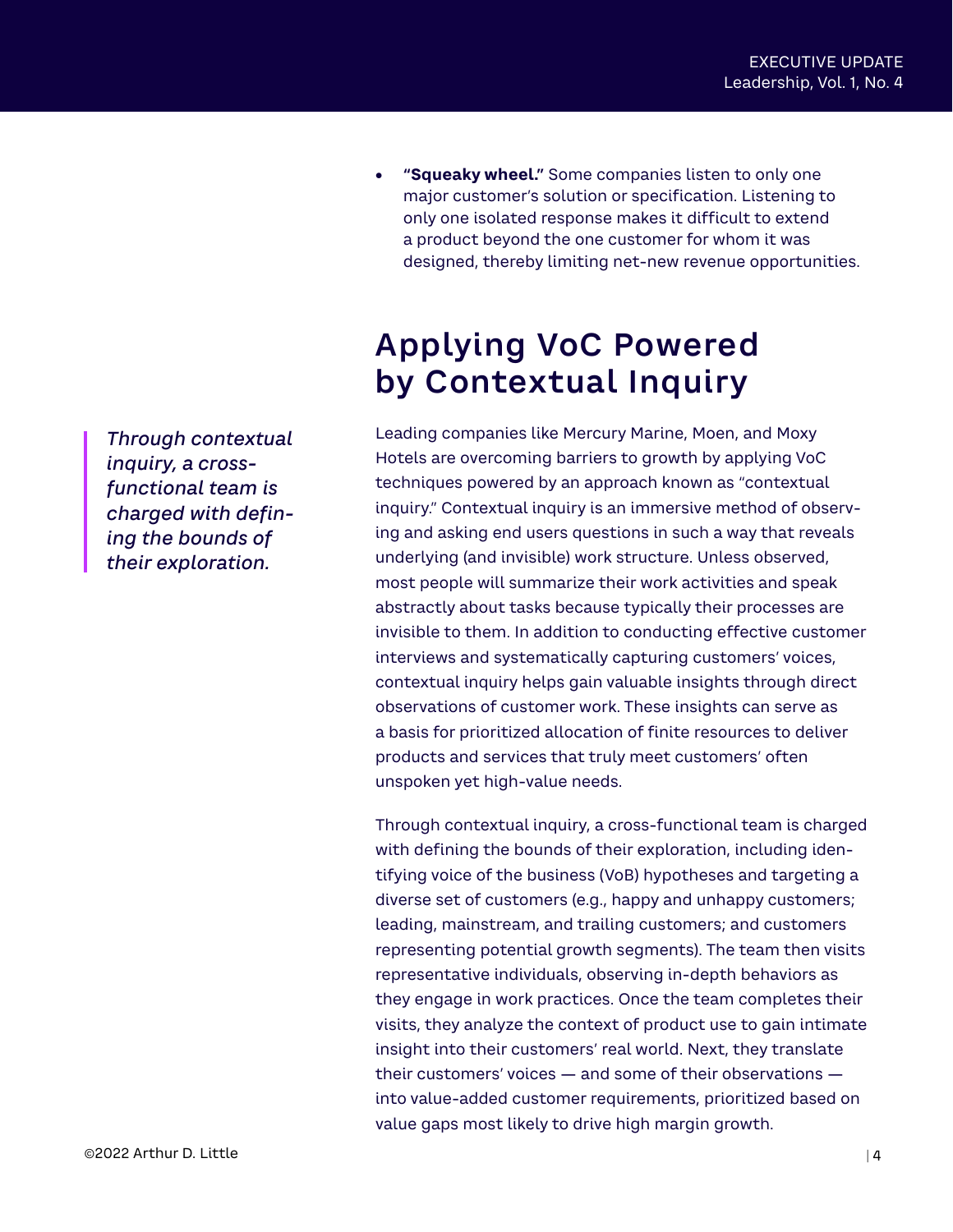After identifying and validating a customer-centric *value opportunity* set of requirements, the team pilots a minimum viable offering (MVO) with a select few customers. An MVO provides the smallest number of benefits necessary to make a sale, learn from customer experiences with the MVO, and therefore test the VoB's critical assumptions and hypotheses about product scope and viability of price points. Ultimately, the team generates follow-on offerings that solve a growing range of needs for a growing number of customers.

#### **Winning in Partnership with Customers**

So what are the next steps? Go out and leave your office to find growth ideas with your customers in their working world! Your studies in the field enable you to observe how people interact with interfaces in their own current work and future work environment. Real-world contexts reveal behaviors for which you might not be deeply aware. Go beyond mere industrial tourism with VoC powered by contextual inquiry. The goal is to deeply understand users, their missions, and their tasks.

Finally, don't get too caught up in choosing the perfect method and performing one best method correctly. In reality, the optimal approach often involves a combination of methods. Almost every VoC session consists partly of an interview. Sometimes, it's most appropriate to do a contextual inquiry, while at other times, simply observing customers perform their tasks in an uninterrupted manner reveals useful information. Be flexible in combining these methods as appropriate to get the critical customers' environment information you need, and improve your chances of winning in partnership with customers.

*Go out and leave your office to find growth ideas with your customers in their working world.*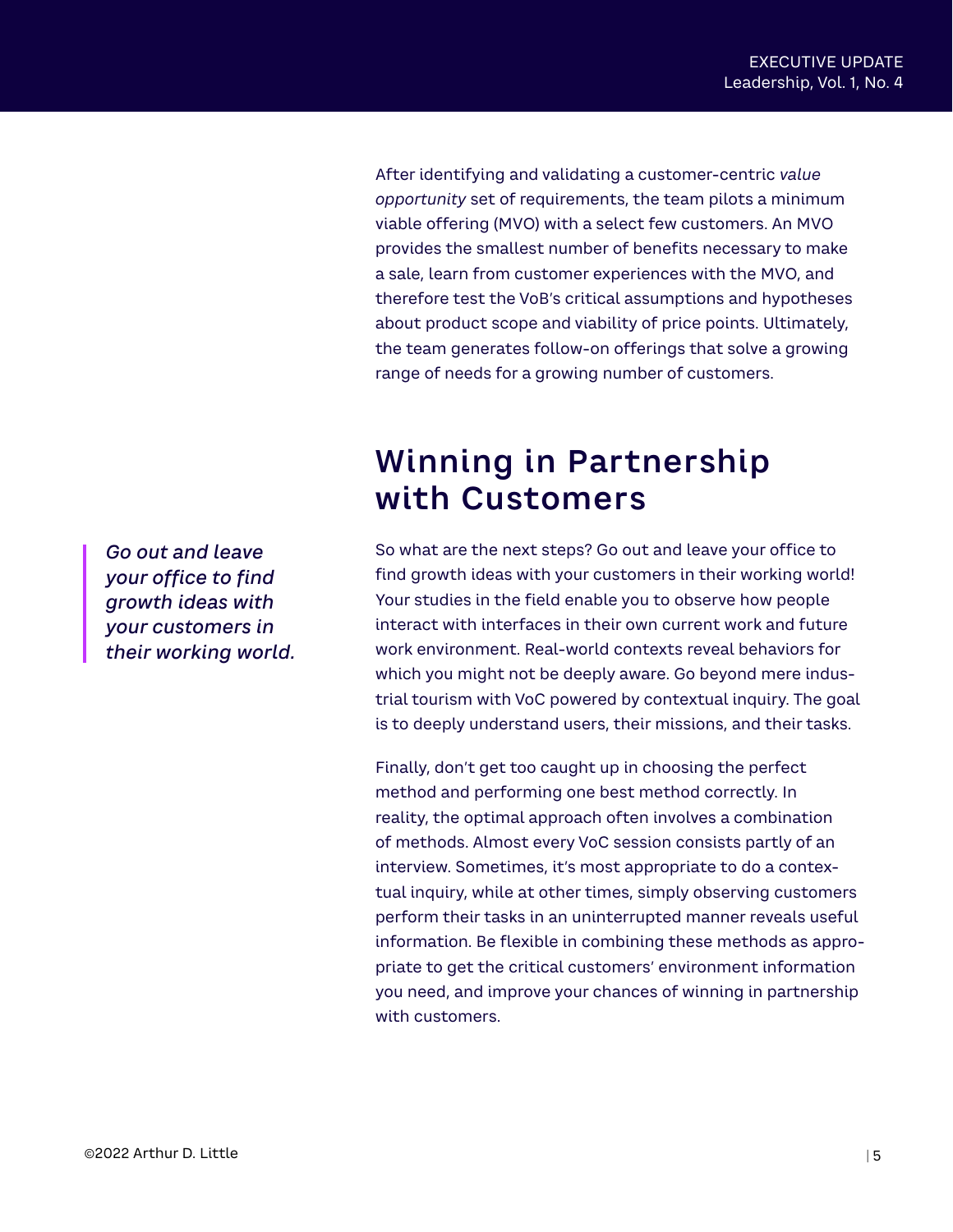

#### **About the Author**

Scott Stribrny is a Cutter Expert and a leading figure in the world of process improvement. With over 30 years' diverse experience, Mr. Stribrny is cofounder, President, and Managing Director of Group Atlantic, Inc. His current interests include change management, new paradigms for organizational design, and technology-based competitive strategy. Mr. Stribrny advises companies on how to adapt modern software development techniques to fit specific projects and how to effectively transfer new technologies to the system developers within the organization. His accumulated management experience ranges from growth companies to *Fortune* 50 conglomerates in many industries, including systems development, telecommunications, financial, insurance, information services, and manufacturing. He is the former leader of the Chicago Software Process Improvement Network and is an active member of the American Society for Quality, Chicago Quality Assurance Association, IEEE, the Organization Development Institute, the Technology Executive Roundtable, and the Executive's Club of Chicago, recently named one of the three most prestigious business forums in the US. He can be reached at [experts@cutter.com.](mailto:experts@cutter.com?subject=contacting%20Scott%20Stribrny)